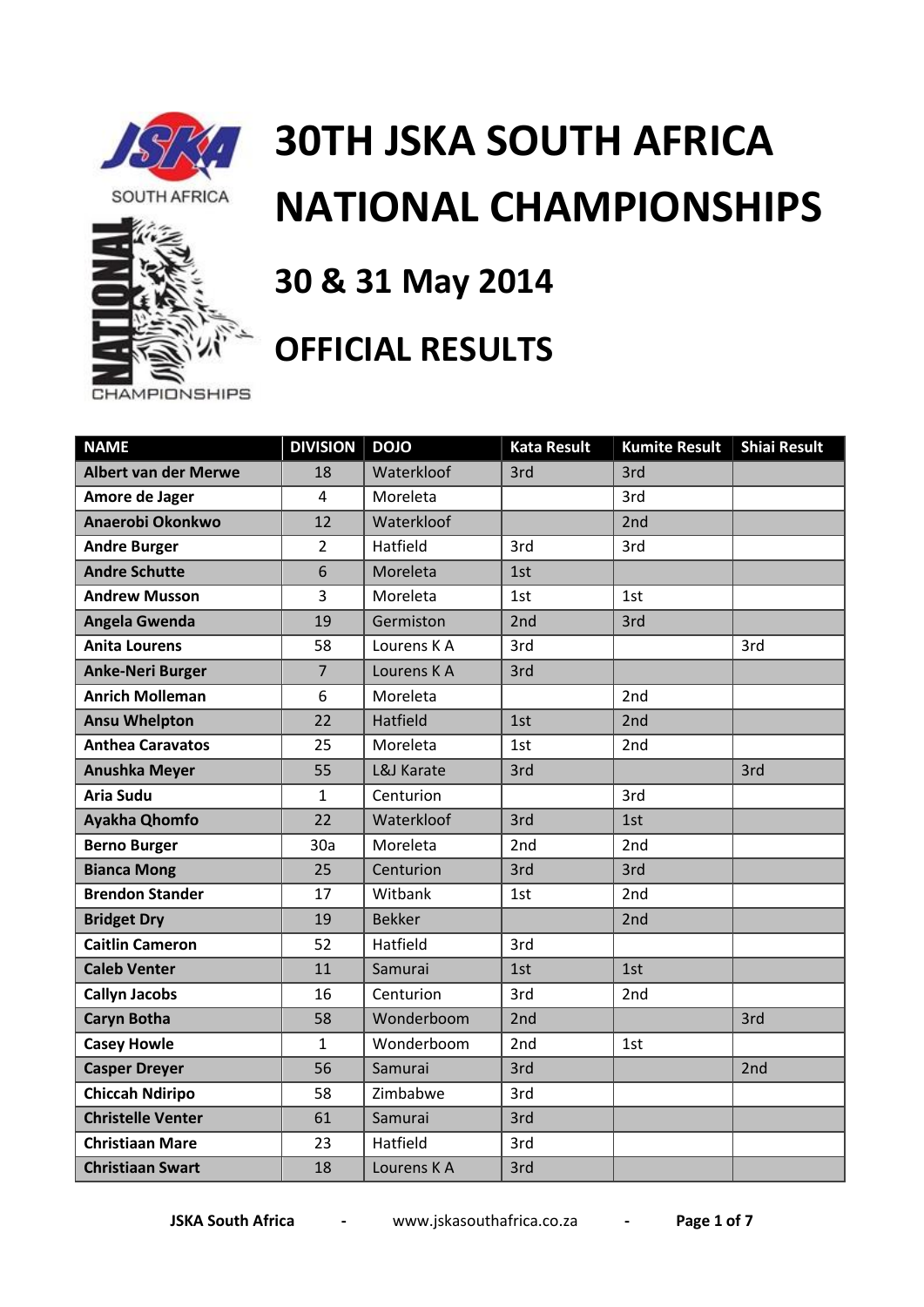| <b>NAME</b>                   | <b>DIVISION</b> | <b>DOJO</b>   | <b>Kata Result</b> | <b>Kumite Result</b> | <b>Shiai Result</b> |
|-------------------------------|-----------------|---------------|--------------------|----------------------|---------------------|
| <b>Christiaan Vermeulen</b>   | 51              | Hatfield      | 2nd                |                      | 1st                 |
| <b>Christian Cloete</b>       | 9               | Samurai       |                    | 2nd                  |                     |
| <b>Christian Roux</b>         | 6               | Centurion     |                    | 3rd                  |                     |
| <b>Christopher Jenkins</b>    | 20              | Centurion     | 3rd                | 2nd                  |                     |
| <b>Cindilee Bester</b>        | 52              | Algoa Bay     | 3rd                |                      |                     |
| <b>Clarise Jenkins</b>        | 10              | Centurion     | 1st                | 3rd                  |                     |
| <b>Cole Potgieter</b>         | 20              | <b>Bekker</b> | 3rd                | 3rd                  |                     |
| <b>Conrad du Plessis</b>      | 14              | Witbank       | 3rd                |                      |                     |
| <b>Courtney vd Westhuizen</b> | 25              | Moreleta      |                    | 1st                  |                     |
| <b>Craig Bester</b>           | 53              | Algoa Bay     | 2nd                | 3rd                  |                     |
| <b>Crawford Gilcrest</b>      | 26              | Moreleta      | 1st                | 3rd                  |                     |
| <b>Creed Higgs</b>            | 9               | Algoa Bay     | 3rd                |                      |                     |
| <b>Damien Neethling</b>       | 23              | Hatfield      |                    | 2nd                  |                     |
| <b>Dane Cory</b>              | 6               | Lourens K A   |                    | 3rd                  |                     |
| <b>Daniel Jonker</b>          | 26              | Samurai       | 3rd                | 3rd                  |                     |
| <b>Daniel van der Merwe</b>   | 29              | L&J Karate    |                    |                      | 3rd                 |
| Daniella Pedrosa              | 22              | Algoa Bay     | 3rd                |                      |                     |
| <b>Danike de Beer</b>         | $\overline{4}$  | Samurai       | 1st                | 2nd                  |                     |
| <b>Dannhauser vd Merwe</b>    | 14              | Waterkloof    | 2nd                | 3rd                  |                     |
| Dante de Wit                  | 29              | Poortview     | 1st                | 2nd                  | 2nd                 |
| <b>Darius Peenze</b>          | 26              | Centurion     |                    | 2 <sub>nd</sub>      |                     |
| <b>Declan Blake</b>           | 9               | Samurai       |                    | 3rd                  |                     |
| Del-Mari van Zyl              | 55              | Samurai       | 1st                |                      | 1st                 |
| <b>Deon Smit</b>              | 56              | Samurai       |                    |                      | 3rd                 |
| <b>Diederik Kruger</b>        | 21              | Poortview     |                    | 3rd                  |                     |
| <b>Dimitri Caravatos</b>      | 15              | Moreleta      | 1st                |                      |                     |
| <b>Dirk Schutte</b>           | 6               | Moreleta      | 2nd                |                      |                     |
| <b>Drian du Toit</b>          | 12              | Waterkloof    | 3rd                | 1st                  |                     |
| <b>Drikus Fourie</b>          | 48              | Lourens K A   |                    |                      | 3rd                 |
| Duanne de Lange               | 26              | Pretoria Oos  | 2nd                | 1st                  |                     |
| Dumiswa Mshiyeni              | 49              | <b>Bekker</b> | 1st                | 1st                  |                     |
| <b>Duncan Middleton</b>       | 15              | Waterkloof    | 2nd                | 2nd                  |                     |
| Dylan van Wijk                | 9               | Witbank       | 1st                | 3rd                  |                     |
| <b>Ensiwe Sibanda</b>         | $\overline{2}$  | Zimbabwe      | 3rd                | 3rd                  |                     |
| Erin van der Merwe            | 10              | Samurai       | 3rd                | 3rd                  |                     |
| <b>Erin Wallace</b>           | $7\overline{ }$ | Waterkloof    | 3rd                | 2nd                  |                     |
| <b>Erina Muller</b>           | 60              | Algoa Bay     | 1st                | 1st                  |                     |
| <b>Esme J van Rensburg</b>    | 58              | Wonderboom    | 1st                |                      | 1st                 |
| <b>Etienne Beukes</b>         | 12              | Samurai       | 1st                |                      |                     |
| <b>Ettienne de Beer</b>       | 54              | Samurai       | 1st                | 1st                  |                     |
| <b>Ettienne Mong</b>          | 54              | Centurion     | 2nd                | 2nd                  | 2nd                 |
| <b>Ewald Venter</b>           | 59              | Hatfield      |                    |                      | 2nd                 |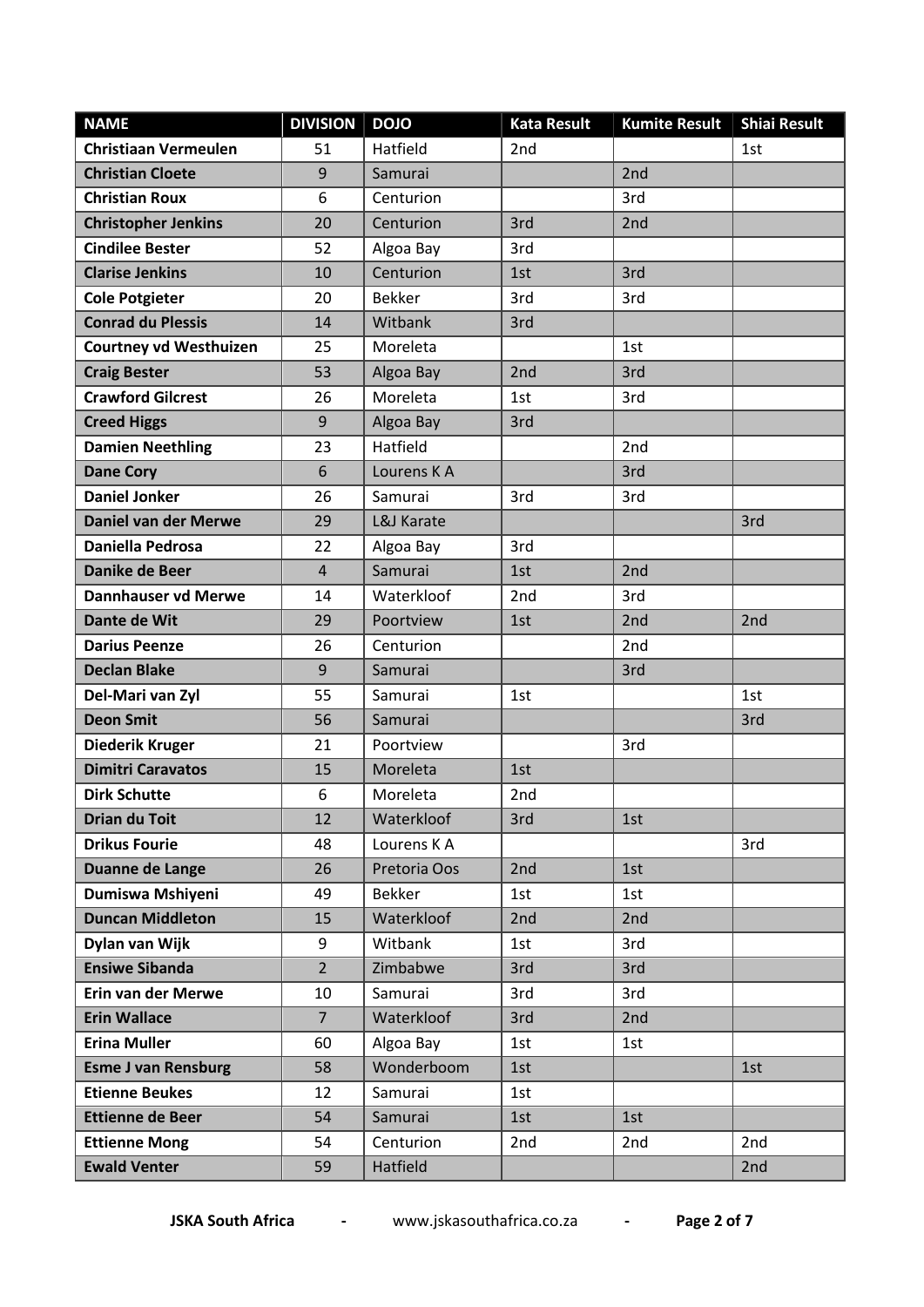| <b>NAME</b>                  | <b>DIVISION</b> | <b>DOJO</b>   | <b>Kata Result</b> | <b>Kumite Result</b> | <b>Shiai Result</b> |
|------------------------------|-----------------|---------------|--------------------|----------------------|---------------------|
| <b>Fabio de Sousa</b>        | 15              | Hatfield      |                    | 3rd                  |                     |
| <b>Franco Rossouw</b>        | 27              | Witbank       | 3rd                | 2nd                  |                     |
| Georgia Cohen                | 19              | Centurion     | 3rd                |                      |                     |
| <b>Gerard van Helsdingen</b> | 3               | Samurai       |                    | 2nd                  |                     |
| <b>Gideon Jansen</b>         | 12              | Poortview     |                    | 3rd                  |                     |
| <b>Gogontle Letswene</b>     | $\mathbf{1}$    | Wonderboom    | 1st                | 3rd                  |                     |
| <b>Henk du Preez</b>         | 56              | Wonderboom    | 2nd                |                      |                     |
| <b>Henry Muller</b>          | 17              | Algoa Bay     | 2nd                | 1st                  |                     |
| <b>Hugo Makkink</b>          | 32              | Wonderboom    | 3rd                | 2nd                  |                     |
| Jaco van Greunen             | 21              | L&J Karate    | 1st                | 1st                  |                     |
| <b>Jacques Venter</b>        | 30              | Samurai       | 1st                | 1st                  | 2nd                 |
| <b>Jaden Graham</b>          | 27              | Witbank       | 3rd                | 3rd                  |                     |
| <b>James Marincowitz</b>     | 8               | Centurion     |                    | 3rd                  |                     |
| <b>Jano Terblanche</b>       | 21              | Witbank       | 2nd                |                      |                     |
| <b>Jenny MacDonald</b>       | 4               | Hatfield      | 3rd                | 3rd                  |                     |
| JJ Maasberg                  | 48              | Samurai       | 2nd                | 3rd                  | 3rd                 |
| JJ Swart                     | 24              | Lourens K A   | 2 <sub>nd</sub>    | 1st                  |                     |
| Johan van der Merwe          | 30              | Hatfield      |                    | 3rd                  |                     |
| John-Henry du Toit           | 3               | Waterkloof    | 3rd                |                      |                     |
| Johnny van der Spuy          | 18              | Witbank       | 2nd                | 3rd                  |                     |
| Jolien Koekemoer             | $\overline{7}$  | Witbank       | 2nd                | 3rd                  |                     |
| <b>Jonathan Gravett</b>      | 59              | Wonderboom    | 1st                |                      | 1st                 |
| <b>Josh Petzer</b>           | 20              | Samurai       | 1st                |                      |                     |
| <b>Joshua Richards</b>       | 15              | <b>Bekker</b> | 3rd                | 1st                  |                     |
| <b>Juan Coetzee</b>          | 32              | Witbank       | 2nd                | 3rd                  |                     |
| <b>Juan Whelpton</b>         | 27              | Witbank       |                    | 3rd                  |                     |
| <b>Juane Wait</b>            | 22              | Algoa Bay     |                    | 3rd                  |                     |
| <b>Junior Martin</b>         | 8               | L&J Karate    | 1st                | 1st                  |                     |
| <b>Justin Marias</b>         | 14              | Waterkloof    | 1st                | 1st                  |                     |
| <b>Kabous Hoffman</b>        | 53              | Centurion     | 1st                | 1st                  |                     |
| Kalvin van Zyl               | 6               | Moreleta      | 3rd                | 1st                  |                     |
| Karen van Zyl                | 60              | Moreleta      | 3rd                | 3rd                  |                     |
| <b>Kayla Vorster</b>         | 10              | Wonderboom    | 3rd                | 2nd                  |                     |
| <b>Kaylee Harris</b>         | 31              | Hatfield      | 3rd                | 1st                  |                     |
| <b>Kelvin Prinsloo</b>       | 59              | Samurai       |                    |                      | 3rd                 |
| Khanya Sibanyoni             | 11              | Witbank       | 3rd                | 3rd                  |                     |
| <b>Kim Parsons</b>           | 52              | Witbank       | 1st                |                      |                     |
| <b>Kobus Myburgh</b>         | 48              | Samurai       | 3rd                |                      |                     |
| <b>Kristi Dreyer</b>         | 28              | Hatfield      | 3rd                | 2nd                  |                     |
| <b>Kristin Pauley</b>        | 28              | Samurai       | 3rd                |                      |                     |
| <b>Lache Higgs</b>           | 52              | Algoa Bay     |                    | 3rd                  |                     |
| <b>Lamine Jeppie</b>         | 12              | Waterkloof    |                    | 3rd                  |                     |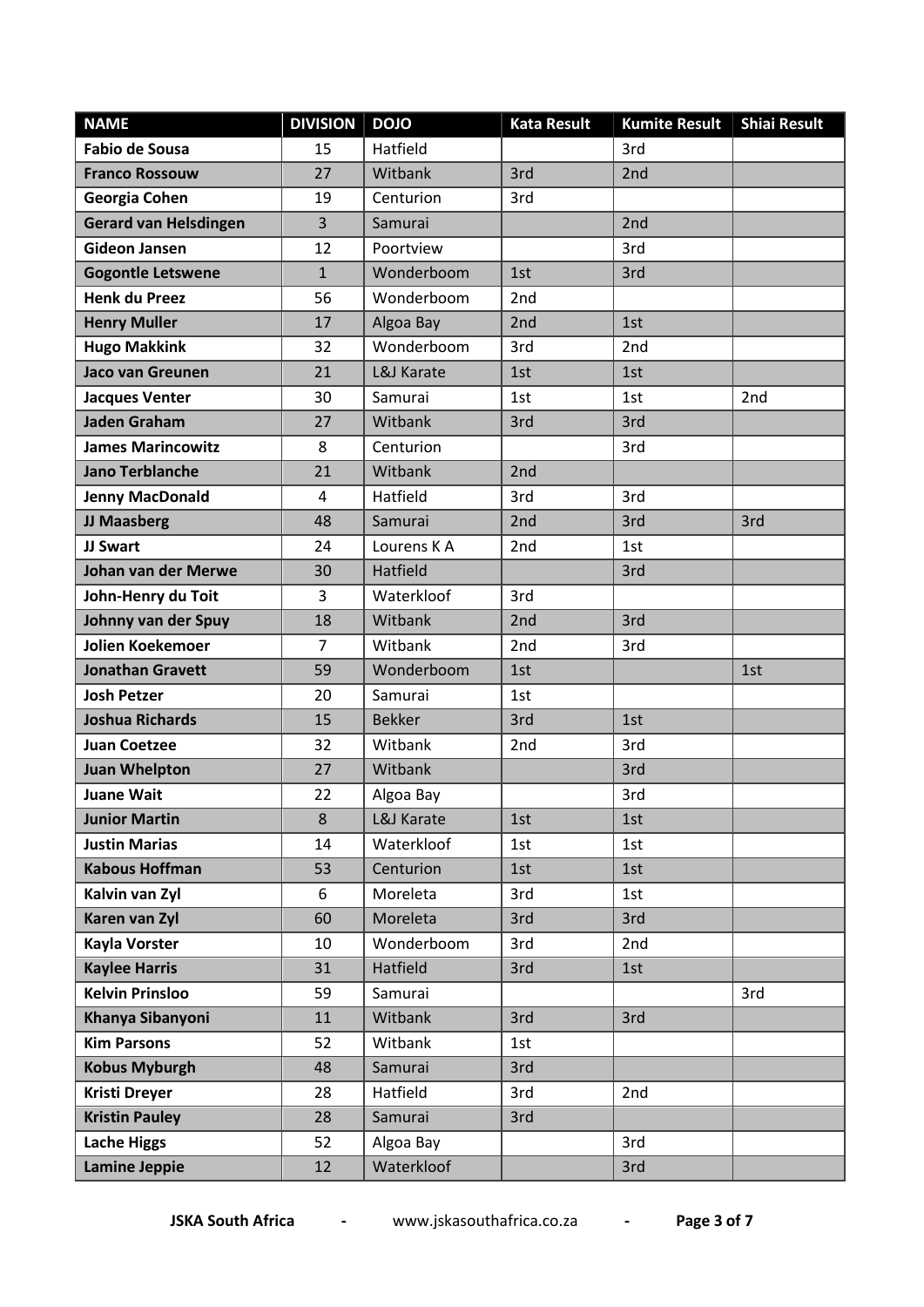| <b>NAME</b>                 | <b>DIVISION</b> | <b>DOJO</b>   | <b>Kata Result</b> | <b>Kumite Result</b> | <b>Shiai Result</b> |
|-----------------------------|-----------------|---------------|--------------------|----------------------|---------------------|
| <b>Leaan Leibbrandt</b>     | 59              | L&J Karate    | 3rd                |                      | 3rd                 |
| <b>Leazill Peenze</b>       | 57              | Centurion     | 3rd                | 3rd                  |                     |
| Leon van Vollenstee         | 56              | Witbank       | 1st                |                      | 1st                 |
| <b>Lia Carstens</b>         | 31              | Samurai       | 2nd                | 3rd                  |                     |
| Liam van der Merwe          | $\overline{2}$  | Kihon         | 2 <sub>nd</sub>    | 2nd                  |                     |
| Lian de Beer                | 5               | Witbank       | 3rd                | 2nd                  |                     |
| <b>Lindie Jenkins</b>       | 57              | Centurion     | 2nd                | 2nd                  |                     |
| Liyema Ndamane              | 32              | Germiston     | 1st                | 1st                  |                     |
| <b>Lizalise Ndzamela</b>    | 8               | Centurion     | 3rd                |                      |                     |
| Liza-Marli Swanepoel        | 33              | Algoa Bay     | 2nd                | 3rd                  | 2nd                 |
| Lucilla Vlok                | 31              | Hatfield      | 3rd                | 3rd                  |                     |
| <b>Luke Alexander</b>       | 6               | Waterkloof    | 3rd                |                      |                     |
| <b>Luke Jooste</b>          | 29              | Poortview     | 2nd                | 3rd                  |                     |
| <b>Lwandiso Ndlovu</b>      | 30              | Witbank       | 3rd                | 2nd                  | 3rd                 |
| <b>Malan Badenhorst</b>     | 27              | Algoa Bay     | 1st                |                      |                     |
| <b>Marc Assis</b>           | 20              | Kihon         |                    | 3rd                  |                     |
| <b>Marco Cardoni</b>        | 3               | Hatfield      | 3rd                | 3rd                  |                     |
| <b>Mari du Preez</b>        | 61              | Centurion     | 3rd                |                      |                     |
| <b>Maria Richards</b>       | 57              | <b>Bekker</b> | 1st                | 1st                  |                     |
| <b>Marianne Semmelink</b>   | 16              | Waterkloof    | 2nd                | 3rd                  |                     |
| Marizaan de Lange           | 13              | Pretoria Oos  | 2nd                | 1st                  |                     |
| <b>Marizel Cardoni</b>      | 16              | Hatfield      | 1st                | 1st                  |                     |
| <b>Marjory Dick</b>         | 28              | <b>Bekker</b> | 2nd                | 1st                  |                     |
| <b>Markus Bester</b>        | 30              | Witbank       | 3rd                |                      |                     |
| <b>Marnu Vermaak</b><br>23  |                 | Kihon         | 2nd                | 3rd                  |                     |
| <b>Matthew Floyd</b>        | 11              | Waterkloof    | 3rd                | 2nd                  |                     |
| <b>Meara Pillay</b>         | 33              | Witbank       | 3rd                | 3rd                  | 3rd                 |
| <b>Megan Hicks</b>          | 10              | Samurai       | 2 <sub>nd</sub>    | 1st                  |                     |
| <b>Megan van Staden</b>     | 33              | Kihon         | 1st                |                      | 1st                 |
| <b>Megan van Staden</b>     | 55              | Kihon         |                    |                      | 2nd                 |
| <b>Melinda Reyneke</b>      | $\overline{7}$  | Hatfield      | 1st                | 1st                  |                     |
| <b>Michael Botha</b>        | 48              | Wonderboom    |                    |                      | 2nd                 |
| Michael de Gouveia          | 48              | Germiston     |                    |                      | 1st                 |
| <b>Michaela Wathen</b>      | 16              | Wonderboom    | 3rd                | 3rd                  |                     |
| <b>Michelle du Plessis</b>  | 61              | Algoa Bay     | 2nd                |                      | 1st                 |
| <b>Miguel de Jesus</b>      | 14              | Poortview     |                    | 2nd                  |                     |
| <b>Miguel de Sousa</b>      | 3               | Wonderboom    |                    | 3rd                  |                     |
| <b>Mikell van der Linde</b> | 48              | Kihon         | 3rd                |                      |                     |
| <b>Mlongisi Ndlovu</b>      | 48              | Witbank       |                    | 1st                  |                     |
| <b>Mncwango Sihle</b>       | 23              | Elandspoort   |                    | 1st                  |                     |
| Monique van Dyk             | 19              | Centurion     | 3rd                | 3rd                  |                     |
| <b>Monique Weston</b>       | 28              | Wonderboom    |                    | 3rd                  |                     |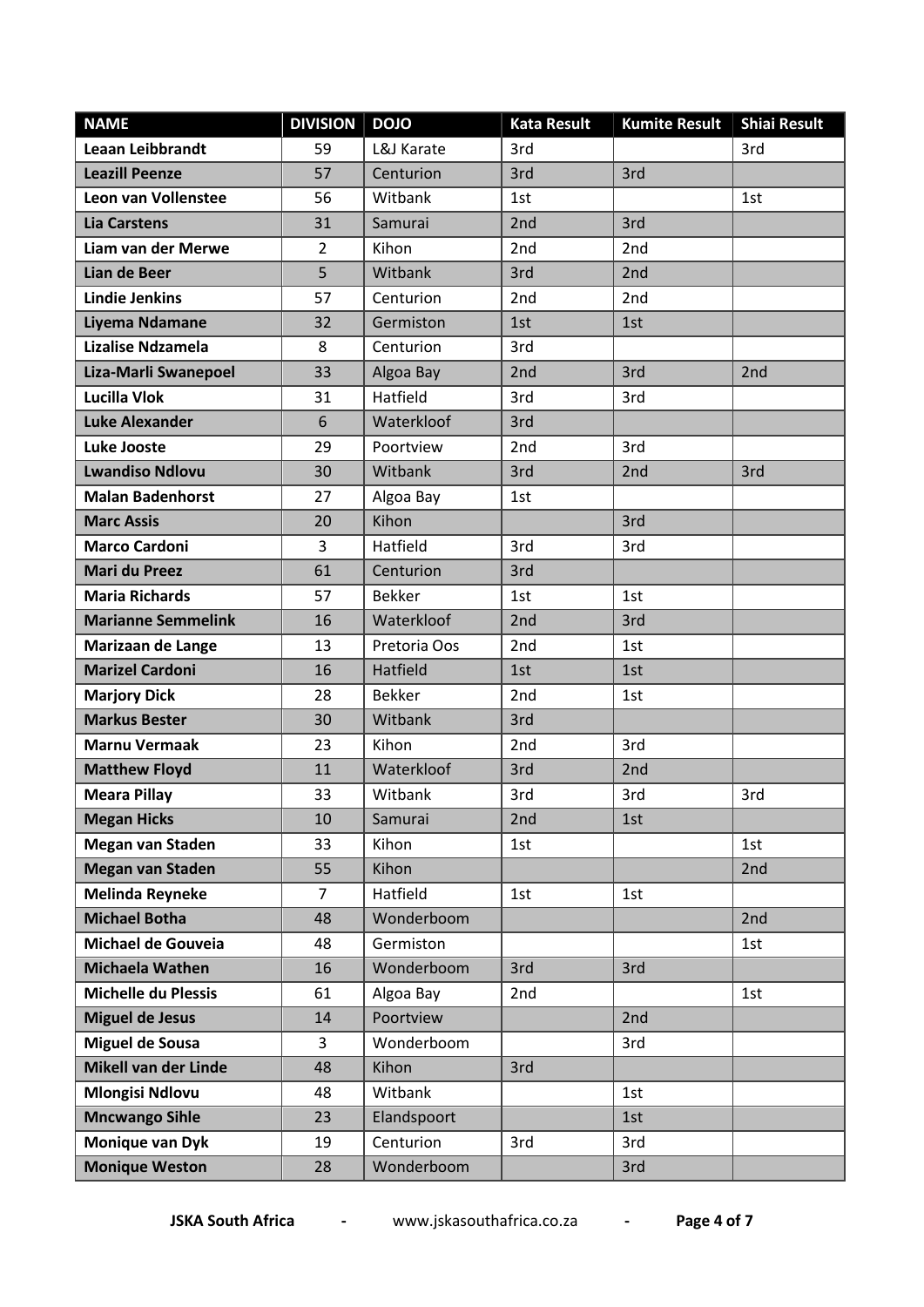| <b>NAME</b>                   | <b>DIVISION</b> | <b>DOJO</b>  | <b>Kata Result</b> | <b>Kumite Result</b> | <b>Shiai Result</b> |
|-------------------------------|-----------------|--------------|--------------------|----------------------|---------------------|
| <b>Morne Westerman</b>        | 27              | Witbank      | 2nd                | 1st                  |                     |
| <b>Morrie Swart</b>           | 52              | Centurion    |                    | 1st                  |                     |
| Motswana Sehlako              | 17              | Witbank      | 3rd                | 3rd                  |                     |
| <b>Nadine van der Merwe</b>   | 49              | Moreleta     | 2nd                | 2nd                  |                     |
| <b>Naledi Radebe</b>          | 4               | Germiston    | 3rd                | 1st                  |                     |
| <b>Natalie Saltmarch</b>      | 33              | Hatfield     |                    | 1st                  | 3rd                 |
| <b>Nataniel Padayachy</b>     | 21              | Moreleta     |                    | 3rd                  |                     |
| <b>Nathan Middleton</b>       | 18              | Waterkloof   |                    | 2nd                  |                     |
| <b>Nicole le Roux</b>         | 19              | Samurai      | 1st                | 1st                  |                     |
| Nikita van Wyk                | 31              | Lourens K A  | 1st                | 2 <sub>nd</sub>      |                     |
| <b>Oratile Tladi</b>          | 26              | Hatfield     | 3rd                |                      |                     |
| <b>Paul Parsons</b>           | 51              | Witbank      | 1st                | 3rd                  | 3rd                 |
| Peet du Toit                  | 50              | Moreleta     | 1st                | 2nd                  |                     |
| <b>Petra Smit</b>             | 61              | Samurai      | 1st                |                      | 2nd                 |
| Pieter de Koning              | 53              | Centurion    | 3rd                | 3rd                  |                     |
| <b>Pieter du Toit</b>         | 30a             | Moreleta     | 1st                | 1st                  |                     |
| Pieter van der Smit           | 11              | L&J Karate   | 2nd                | 3rd                  |                     |
| <b>Pieter van Schalkwyk</b>   | 5               | Pretoria Oos | 3rd                | 3rd                  |                     |
| <b>PJ Hanekom</b>             | 48              | Hatfield     | 1st                | 2nd                  |                     |
| <b>Precocious Ditshiloane</b> | 52              | Germiston    | 2nd                | 2nd                  |                     |
| <b>Quinton Marais</b>         | 23              | Samurai      | 3rd                |                      |                     |
| <b>Rachael Williams</b>       | 13              | Algoa Bay    | 1st                | 2nd                  |                     |
| <b>Raino Botha</b>            | 50              | Hatfield     | 2nd                | 1st                  |                     |
| <b>Reder Breytenbach</b>      | 21              | Waterkloof   | 3rd                | 2nd                  |                     |
| Ricko van Zyl                 | 5               | Germiston    | 1st                | 1st                  |                     |
| <b>Rigardt Eksteen</b>        | 14              | Samurai      | 3rd                |                      |                     |
| Rob van der Veen              | 56              | Hatfield     |                    |                      | 3rd                 |
| <b>Robin Eksteen</b>          | 22              | Hatfield     | 2nd                | 3rd                  |                     |
| <b>Rochelle van Coller</b>    | 52              | Hatfield     |                    | 3rd                  |                     |
| <b>Ronan McDonald</b>         | 30              | Moreleta     | 2nd                |                      |                     |
| <b>Roy Petzer</b>             | 54              | Samurai      |                    | 3rd                  | 3rd                 |
| <b>Ruan Enslin</b>            | 21              | Centurion    | 3rd                |                      |                     |
| <b>Ruan Steenkamp</b>         | 32              | Waterkloof   | 3rd                | 3rd                  |                     |
| <b>Ruan Strauss</b>           | 29              | Wonderboom   | 3rd                | 1st                  | 1st                 |
| <b>Rubin van Dyk</b>          | 18              | Centurion    | 1st                | 1st                  |                     |
| <b>Rudy Jacobs</b>            | 59              | Witbank      | 2nd                |                      | 2nd                 |
| <b>Ruicardo Pedrosa</b>       | 17              | Algoa Bay    | 3rd                | 3rd                  |                     |
| <b>Ryan Bateman</b>           | 59              | Germiston    | 3rd                |                      |                     |
| <b>Ryan Botha</b>             | 9               | Samurai      | 3rd                |                      |                     |
| Sachin du Plooy-Naran         | 29              | Hatfield     | 3rd                |                      |                     |
| <b>Savannah Hauser</b>        | 55              | Kihon        | 2 <sub>nd</sub>    |                      | 3rd                 |
| Sean de Beer                  | 14              | Witbank      |                    | 3rd                  |                     |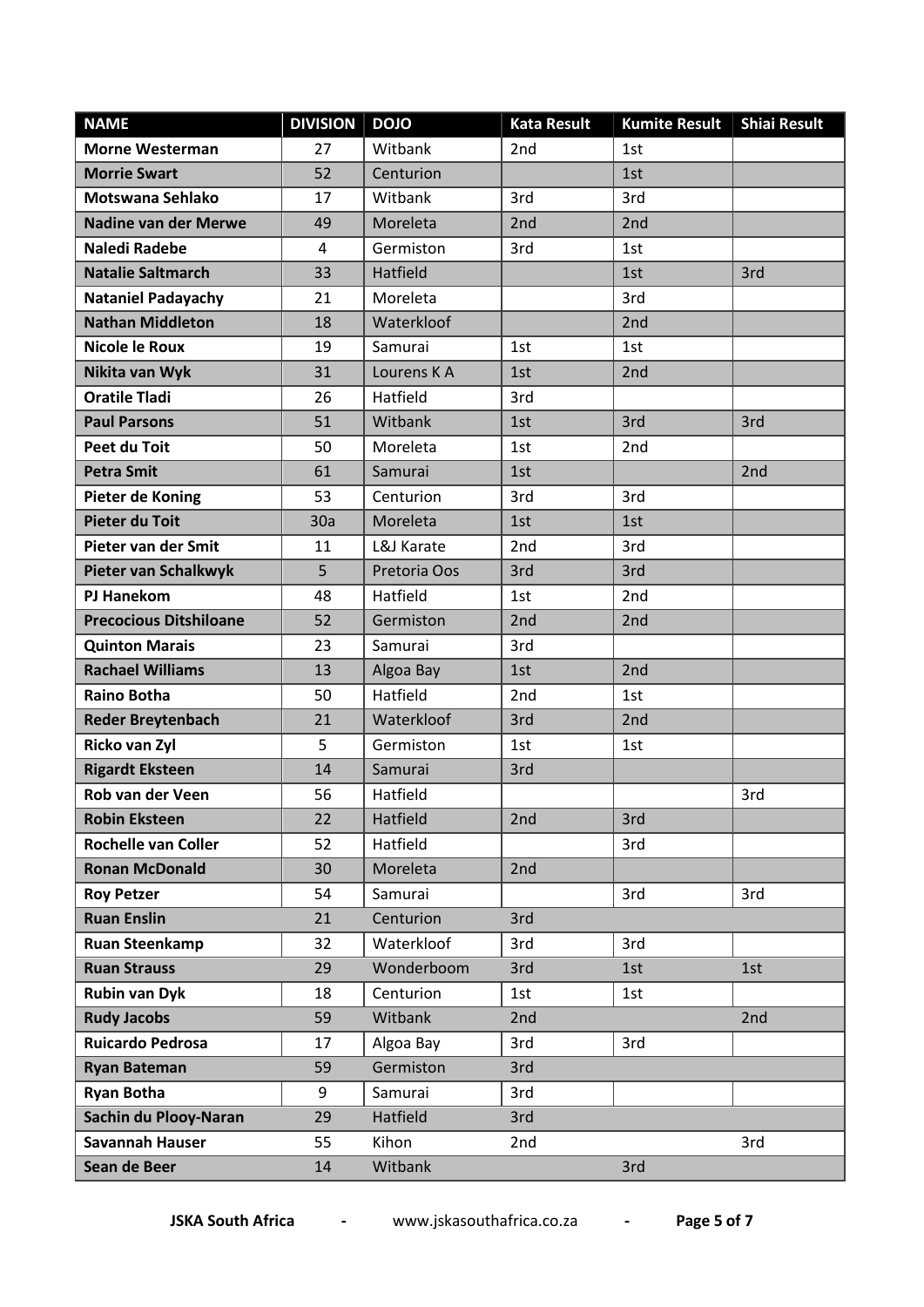| <b>NAME</b>                 | <b>DIVISION</b> | <b>DOJO</b>     | <b>Kata Result</b> | <b>Kumite Result</b> | <b>Shiai Result</b> |
|-----------------------------|-----------------|-----------------|--------------------|----------------------|---------------------|
| Sibonga Mnguni              | 5               | Kihon           | 2 <sub>nd</sub>    |                      |                     |
| <b>Silowa Gilbert</b>       | 28              | Samurai         | 1st                | 3rd                  |                     |
| <b>Simone Meyer</b>         | 4               | Samurai         | 2 <sub>nd</sub>    |                      |                     |
| <b>Skosana Nikiwe</b>       | 25              | Hatfield        | 2nd                | 3rd                  |                     |
| <b>SP Opperman</b>          | 12              | Samurai         | 3rd                |                      |                     |
| <b>Sphiwe Klaas</b>         | 8               | Wonderboom      | 2 <sub>nd</sub>    | 2nd                  |                     |
| <b>Stefan Schonborn</b>     | 12              | Samurai         | 2 <sub>nd</sub>    |                      |                     |
| <b>Stefan Tolkin</b>        | 23              | Waterkloof      |                    | 3rd                  |                     |
| Stephan van Zyl             | 53              | Hatfield        | 3rd                | 2 <sub>nd</sub>      |                     |
| <b>Stephen Yemek Labong</b> | 30              | <b>Hatfield</b> |                    | 3rd                  | 1st                 |
| <b>Tadiwa Muguni</b>        | 8               | Zimbabwe        | 3rd                | 3rd                  |                     |
| <b>Tania Wait</b>           | 60              | Algoa Bay       | 2 <sub>nd</sub>    | 2 <sub>nd</sub>      |                     |
| <b>Tembi Valikazi</b>       | 33              | Wonderboom      | 3rd                | 2nd                  |                     |
| <b>Thando Mabena</b>        | $\overline{7}$  | Wonderboom      |                    | 3rd                  |                     |
| <b>Thiren Jacobs</b>        | 20              | Witbank         | 2 <sub>nd</sub>    | 1st                  |                     |
| <b>Tian de Beer</b>         | 2               | Samurai         | 1st                | 1st                  |                     |
| <b>Tjaart Brunke</b>        | 48              | Hatfield        |                    | 3rd                  |                     |
| <b>Tjaart van der Spuy</b>  | 9               | Witbank         | 2nd                | 3rd                  |                     |
| <b>Tristan Jacobs</b>       | 5               | Witbank         |                    | 3rd                  |                     |
| <b>Tsholofetso Ntsoe</b>    | 24              | Witbank         | 1st                | 3rd                  |                     |
| Unoma Okonkwo               | 25              | Hatfield        | 3rd                |                      |                     |
| <b>Vanessa Dolski</b>       | $\mathbf{1}$    | Moreleta        | 3rd                | 3rd                  |                     |
| <b>Vic du Preez</b>         | 56              | Centurion       | 3rd                |                      |                     |
| Vic jr du Preez             | 15              | Centurion       | 3rd                | 3rd                  |                     |
| <b>Vuyo Sibanda</b>         | 3               | Zimbabwe        | 2 <sub>nd</sub>    | 1st                  |                     |
| <b>Walter Swanepoel</b>     | 24              | Wonderboom      | 3rd                | 2nd                  |                     |
| <b>Wilnanda Reinecke</b>    | $\mathbf{1}$    | Samurai         | 3rd                | 2nd                  |                     |
| <b>Zandre du Plessis</b>    | 23              | Witbank         | 1st                |                      |                     |
| <b>Zane Grobler</b>         | 29              | Witbank         |                    | 3rd                  |                     |